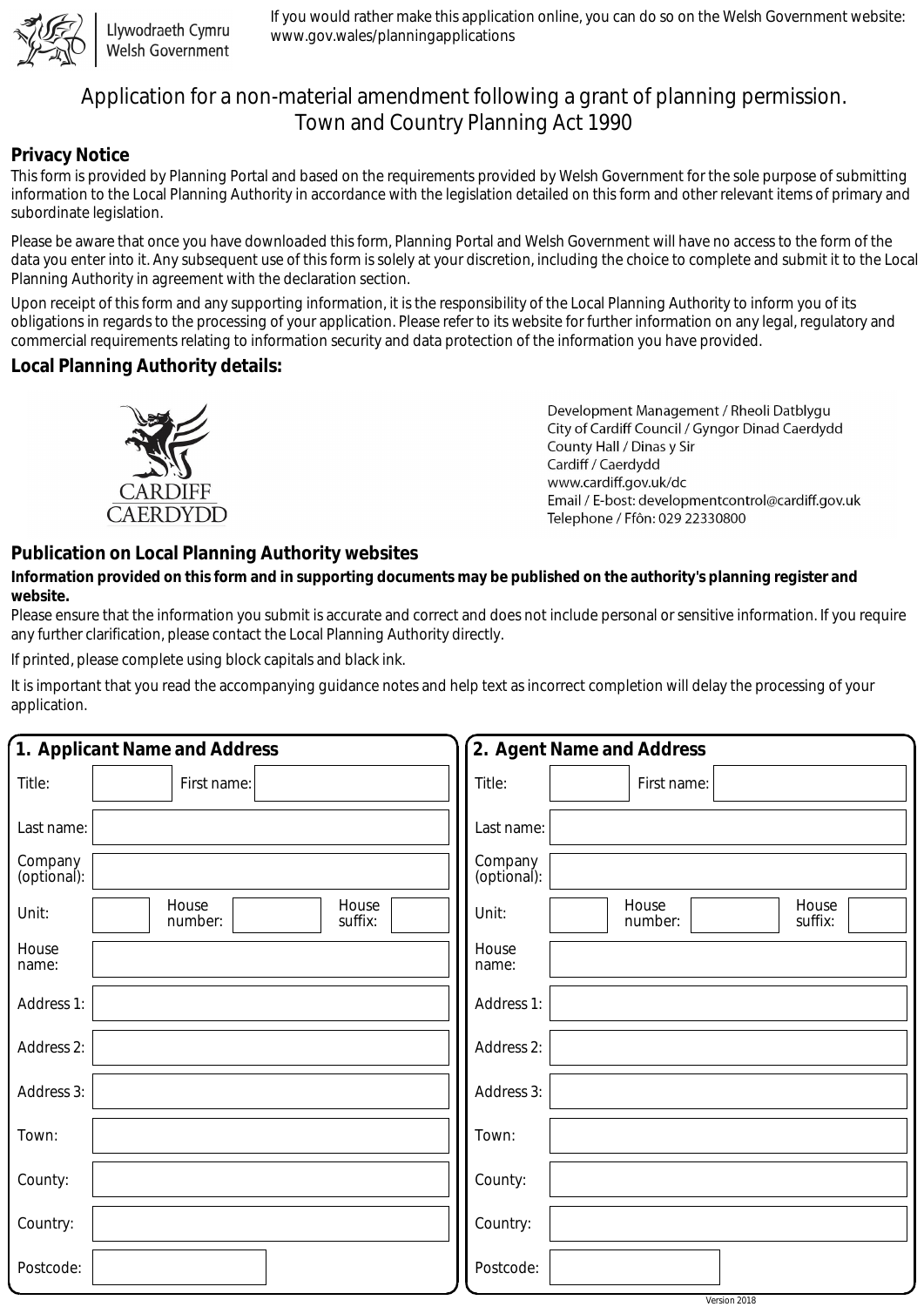| 3. Site Details                                                                                                                                                                                                                                                     | 4. Pre-application Advice                                                                                                             |  |  |  |
|---------------------------------------------------------------------------------------------------------------------------------------------------------------------------------------------------------------------------------------------------------------------|---------------------------------------------------------------------------------------------------------------------------------------|--|--|--|
| Please provide the full postal address of the application site.                                                                                                                                                                                                     | Has pre-application advice been sought from the local                                                                                 |  |  |  |
| House<br>House<br>Unit:<br>suffix:<br>number:                                                                                                                                                                                                                       | authority about this application?<br>Yes<br>No                                                                                        |  |  |  |
| House<br>name:                                                                                                                                                                                                                                                      | If Yes, please complete the following information about the advice<br>you were given. (This will help the authority to deal with this |  |  |  |
| Address 1:                                                                                                                                                                                                                                                          | application more efficiently).<br>Please tick if the full contact details are not                                                     |  |  |  |
| Address 2:                                                                                                                                                                                                                                                          | known, and then complete as much as possible:<br>Officer name:                                                                        |  |  |  |
| Town:                                                                                                                                                                                                                                                               |                                                                                                                                       |  |  |  |
| County:                                                                                                                                                                                                                                                             | Reference:                                                                                                                            |  |  |  |
| Postcode<br>(optional):<br>If you cannot provide a postcode, the description of site location<br>must be completed. Please provide the most accurate site<br>description you can, to help locate the site - for example "field to<br>the North of the Post Office". | Date of advice (DD/MM/YYYY):<br>Details of pre-application advice received:                                                           |  |  |  |
| Easting:<br>Northing:                                                                                                                                                                                                                                               |                                                                                                                                       |  |  |  |
| Description:                                                                                                                                                                                                                                                        |                                                                                                                                       |  |  |  |
|                                                                                                                                                                                                                                                                     |                                                                                                                                       |  |  |  |
| 5. Eligibility                                                                                                                                                                                                                                                      |                                                                                                                                       |  |  |  |
| Do you, or the person on whose behalf you are making this application,<br>No<br>Yes<br>have an interest in the part of the land to which this amendment relates?                                                                                                    |                                                                                                                                       |  |  |  |
| If you have answered No to this question, you cannot apply to make a non-material amendment.                                                                                                                                                                        |                                                                                                                                       |  |  |  |
| 6. Authority Employee / Member                                                                                                                                                                                                                                      |                                                                                                                                       |  |  |  |
| With respect to the Authority, I am:<br>(a) a member of staff                                                                                                                                                                                                       | Do any of these statements apply to you?                                                                                              |  |  |  |
| (b) an elected member<br>No<br>Yes<br>(c) related to a member of staff<br>(d) related to an elected member                                                                                                                                                          |                                                                                                                                       |  |  |  |
| If yes please provide details of the name, relationship and role                                                                                                                                                                                                    |                                                                                                                                       |  |  |  |
|                                                                                                                                                                                                                                                                     |                                                                                                                                       |  |  |  |
|                                                                                                                                                                                                                                                                     |                                                                                                                                       |  |  |  |
|                                                                                                                                                                                                                                                                     |                                                                                                                                       |  |  |  |
|                                                                                                                                                                                                                                                                     |                                                                                                                                       |  |  |  |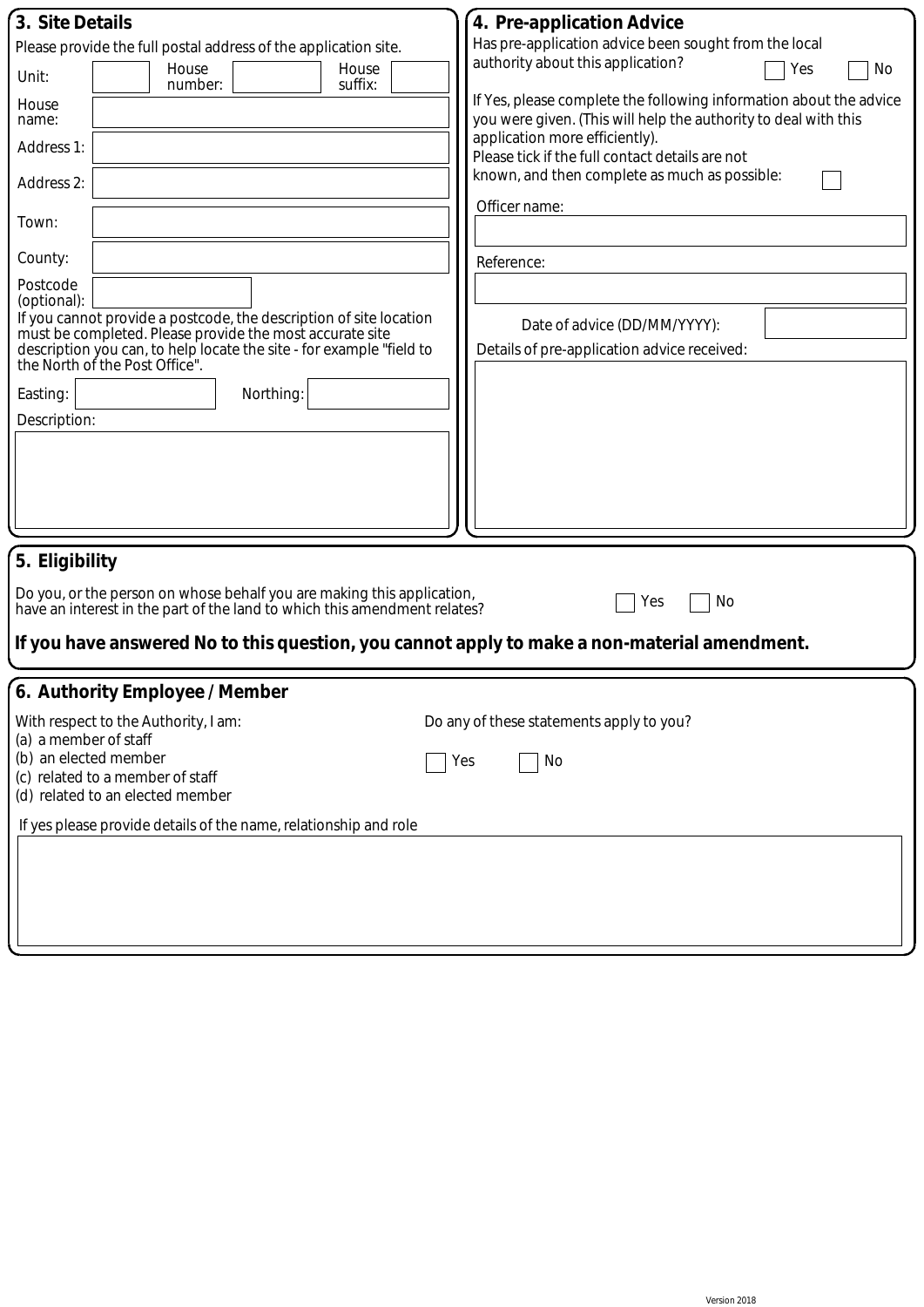# **7. Description Of Your Proposal**

Please provide the description of the approved development as shown on the decision letter, including application reference number and date of decision in the sections below:

| Reference number:                                                                                            | Date of decision (DD/MM/YYYY): |  |  |  |
|--------------------------------------------------------------------------------------------------------------|--------------------------------|--|--|--|
| For the purpose of calculating fees, which of the following best describes the original application type?    |                                |  |  |  |
| Householder development: development to an existing dwelling-house or development within its curtilage<br>l. |                                |  |  |  |
| Other: anything not covered by the above category                                                            |                                |  |  |  |
| 8. Non-Material Amendment(s) Sought                                                                          |                                |  |  |  |
| Please describe the non-material amendment(s) you are seeking to make:                                       |                                |  |  |  |
|                                                                                                              |                                |  |  |  |
|                                                                                                              |                                |  |  |  |
|                                                                                                              |                                |  |  |  |
|                                                                                                              |                                |  |  |  |
|                                                                                                              |                                |  |  |  |
|                                                                                                              |                                |  |  |  |
|                                                                                                              |                                |  |  |  |
| Are you intending to substitute amended plans or drawings?<br>No<br>Yes                                      |                                |  |  |  |
| If Yes, please complete the following:<br>Old plan/drawing number(s):                                        |                                |  |  |  |
|                                                                                                              |                                |  |  |  |
| New plan/drawing number(s):                                                                                  |                                |  |  |  |
|                                                                                                              |                                |  |  |  |
| Please state why you wish to make this amendment:                                                            |                                |  |  |  |
|                                                                                                              |                                |  |  |  |
|                                                                                                              |                                |  |  |  |
|                                                                                                              |                                |  |  |  |
|                                                                                                              |                                |  |  |  |